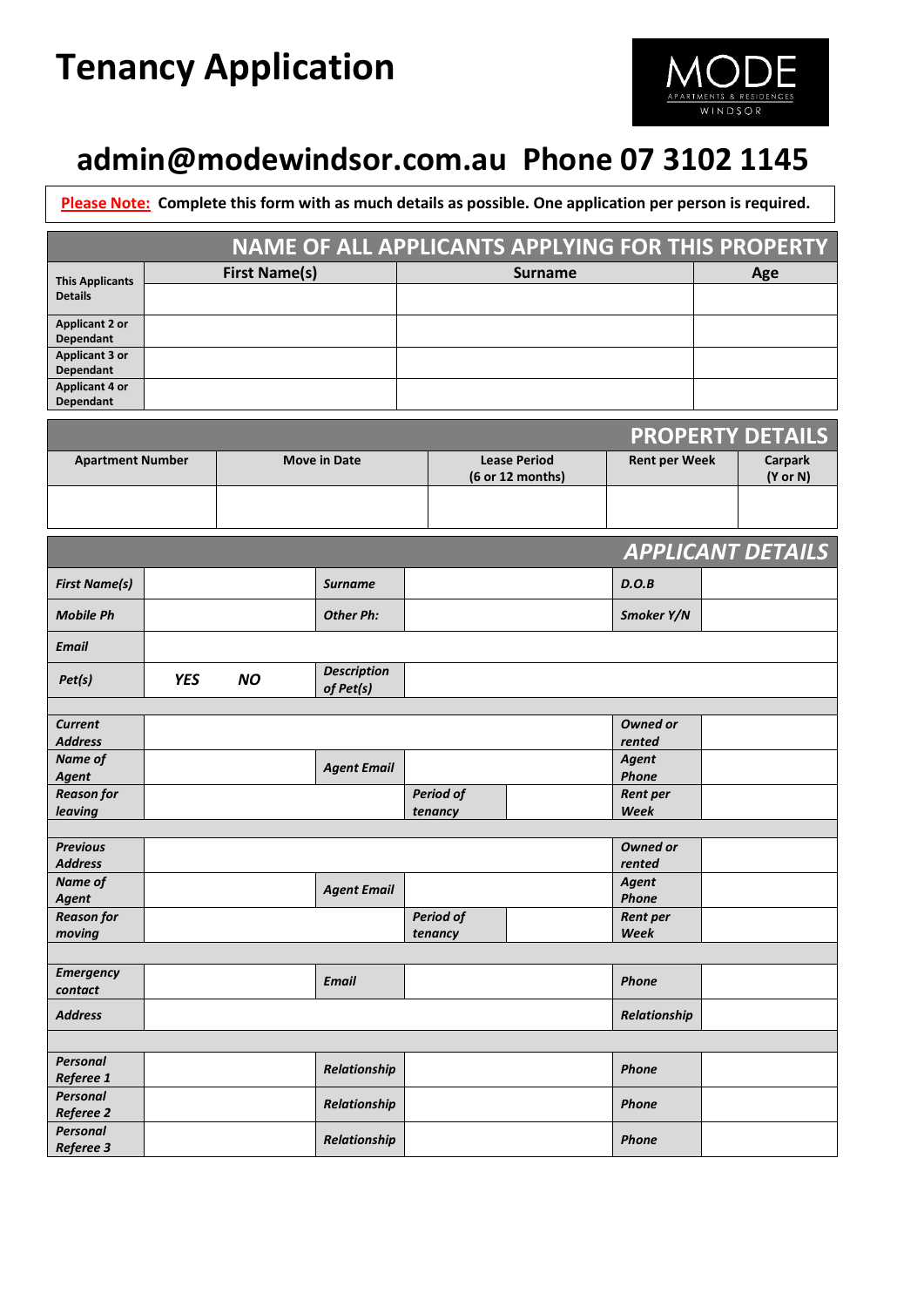|                                                                                      |                            |                                    |                      |                                                                          |                | <b>EMPLOYMENT DETAILS</b>       |  |  |  |
|--------------------------------------------------------------------------------------|----------------------------|------------------------------------|----------------------|--------------------------------------------------------------------------|----------------|---------------------------------|--|--|--|
| Job 1<br>- Company                                                                   |                            |                                    |                      |                                                                          |                |                                 |  |  |  |
| <b>Address</b>                                                                       |                            |                                    |                      |                                                                          |                |                                 |  |  |  |
| <b>Your Position</b>                                                                 |                            | <b>Period</b><br><b>Employment</b> | <b>of</b>            |                                                                          |                | <b>Phone</b>                    |  |  |  |
| <b>HR Contact</b><br><b>Name</b>                                                     |                            | <b>Email</b>                       |                      |                                                                          |                |                                 |  |  |  |
| Job 2<br>- Company                                                                   |                            |                                    |                      |                                                                          |                |                                 |  |  |  |
| <b>Address</b>                                                                       |                            |                                    |                      |                                                                          |                |                                 |  |  |  |
| <b>Your Position</b>                                                                 |                            | Period<br><b>Employment</b>        | <b>of</b>            |                                                                          |                | <b>Phone</b>                    |  |  |  |
| <b>HR Contact</b><br><b>Name</b>                                                     |                            | <b>Email</b>                       |                      |                                                                          |                |                                 |  |  |  |
|                                                                                      |                            |                                    |                      |                                                                          |                | <b>STUDY DETAILS</b>            |  |  |  |
|                                                                                      |                            |                                    |                      |                                                                          |                |                                 |  |  |  |
| <b>University</b>                                                                    |                            |                                    |                      |                                                                          |                |                                 |  |  |  |
| Course                                                                               |                            |                                    |                      |                                                                          | <b>Full or</b> |                                 |  |  |  |
| <b>Start date</b>                                                                    |                            | <b>Finish date</b>                 |                      |                                                                          |                | <b>Part Time</b>                |  |  |  |
|                                                                                      |                            |                                    |                      |                                                                          |                |                                 |  |  |  |
|                                                                                      |                            |                                    |                      |                                                                          |                | <b>INCOME</b>                   |  |  |  |
| Job 1                                                                                |                            | <b>Income</b>                      |                      | \$                                                                       | Per            |                                 |  |  |  |
| Job <sub>2</sub>                                                                     | <b>Income</b>              |                                    | \$                   | Per                                                                      |                |                                 |  |  |  |
| <b>Centrelink</b>                                                                    |                            | <b>Income</b>                      |                      | \$                                                                       | Per            |                                 |  |  |  |
| <b>Family Support</b>                                                                | <b>Income</b>              |                                    | \$                   | Per                                                                      |                |                                 |  |  |  |
| <b>Scholarships</b>                                                                  | <b>Income</b>              |                                    | \$                   | Per                                                                      |                |                                 |  |  |  |
| <b>Other</b>                                                                         | <i>Income</i>              |                                    | \$                   | Per                                                                      |                |                                 |  |  |  |
| <b>Other</b>                                                                         | <b>Income</b>              |                                    | \$                   | Per                                                                      |                |                                 |  |  |  |
|                                                                                      |                            | <b>Total Income</b>                |                      | \$                                                                       |                | Per Week                        |  |  |  |
|                                                                                      | <b>Total Savings</b>       |                                    | \$                   |                                                                          |                |                                 |  |  |  |
|                                                                                      |                            |                                    |                      |                                                                          |                | <b>HOLDING DEPOSIT AND BOND</b> |  |  |  |
| Are you able to pay your first 2 weeks rent<br>deposit, and 4 weeks Rental bond now? |                            | <b>YES</b>                         | NO.                  | Have you, or will you be, applying for a Bond Loan for<br>this property? |                | <b>YES</b><br><b>NO</b>         |  |  |  |
|                                                                                      |                            |                                    |                      |                                                                          |                |                                 |  |  |  |
| <b>SUPPORTING DOCUMENTS</b><br><b>Please attach the following</b>                    |                            |                                    |                      |                                                                          |                |                                 |  |  |  |
| 1. Rental or ownership history                                                       | <b>Rates Notice</b>        |                                    | <b>Tenant Ledger</b> | Rental Reference<br>or                                                   |                |                                 |  |  |  |
| 2. Proof of current address                                                          | <b>Electricity Account</b> |                                    | or<br>or             | <b>Phone Account</b>                                                     | or             | Other Utility Account           |  |  |  |
| Birth Certificate (70)<br>3. Photo Identification                                    |                            |                                    |                      | Passport (70)                                                            |                | Citizenship Cert (70)           |  |  |  |
| $(100$ points)                                                                       | Drivers Licence (40)       |                                    |                      | Government issued ID (40)                                                |                | Student Card (40)               |  |  |  |
|                                                                                      | Credit Card (25)           |                                    |                      | Utility Bill (25)                                                        |                | <b>Bank Statement (25)</b>      |  |  |  |
| 4. Income                                                                            | <b>Employed</b>            |                                    |                      | <b>Self Employed</b>                                                     |                | <b>Not Employed</b>             |  |  |  |
|                                                                                      | Last two payslips          |                                    |                      | Accountant letter or                                                     |                | Proof of Gov. benefits          |  |  |  |

*Group Certificate*

*Student Proof of Gov. benefits, and/or Family Support, and/or Scholarships.*